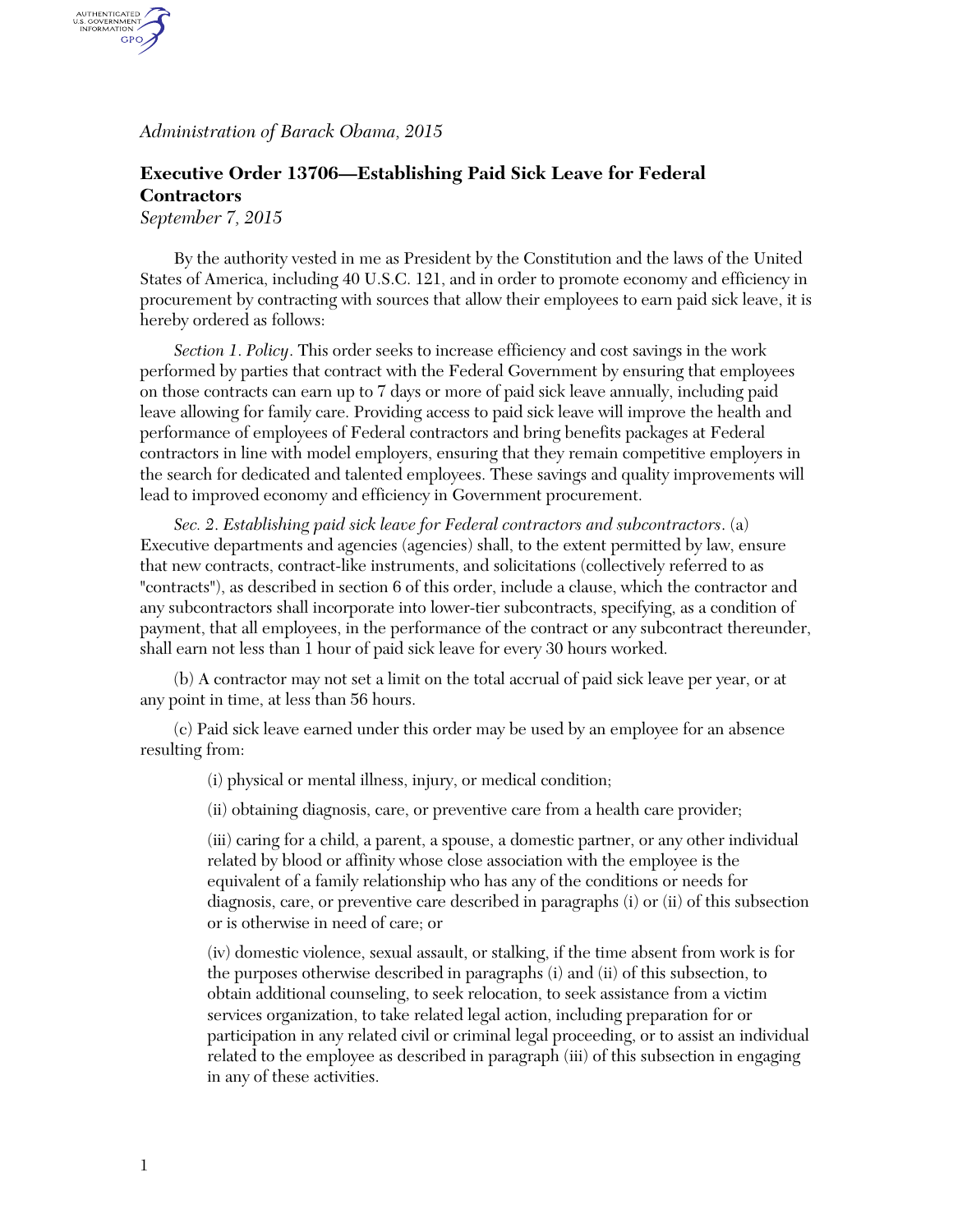(d) Paid sick leave accrued under this order shall carry over from 1 year to the next and shall be reinstated for employees rehired by a covered contractor within 12 months after a job separation.

(e) The use of paid sick leave cannot be made contingent on the requesting employee finding a replacement to cover any work time to be missed.

(f) The paid sick leave required by this order is in addition to a contractor's obligations under 41 U.S.C. chapter 67 (Service Contract Act) and 40 U.S.C. chapter 31, subchapter IV (Davis-Bacon Act), and contractors may not receive credit toward their prevailing wage or fringe benefit obligations under those Acts for any paid sick leave provided in satisfaction of the requirements of this order.

(g) A contractor's existing paid leave policy provided in addition to the fulfillment of Service Contract Act or Davis-Bacon Act obligations, if applicable, and made available to all covered employees will satisfy the requirements of this order if the amount of paid leave is sufficient to meet the requirements of this section and if it may be used for the same purposes and under the same conditions described herein.

(h) Paid sick leave shall be provided upon the oral or written request of an employee that includes the expected duration of the leave, and is made at least 7 calendar days in advance where the need for the leave is foreseeable, and in other cases as soon as is practicable.

(i) Certification.

(i) A contractor may only require certification issued by a health care provider for paid sick leave used for the purposes listed in subsections  $(c)(i), (c)(ii),$  or  $(c)(iii)$  of this section for employee absences of 3 or more consecutive workdays, to be provided no later than 30 days from the first day of the leave.

(ii) If 3 or more consecutive days of paid sick leave is used for the purposes listed in subsection (c)(iv) of this section, documentation may be required to be provided from an appropriate individual or organization with the minimum necessary information establishing a need for the employee to be absent from work. The contractor shall not disclose any verification information and shall maintain confidentiality about the domestic violence, sexual assault, or stalking, unless the employee consents or when disclosure is required by law.

(j) Nothing in this order shall require a covered contractor to make a financial payment to an employee upon a separation from employment for accrued sick leave that has not been used, but unused leave is subject to reinstatement as prescribed in subsection (d) of this section.

(k) A covered contractor may not interfere with or in any other manner discriminate against an employee for taking, or attempting to take, paid sick leave as provided for under this order or in any manner asserting, or assisting any other employee in asserting, any right or claim related to this order.

(l) Nothing in this order shall excuse noncompliance with or supersede any applicable Federal or State law, any applicable law or municipal ordinance, or a collective bargaining agreement requiring greater paid sick leave or leave rights than those established under this order.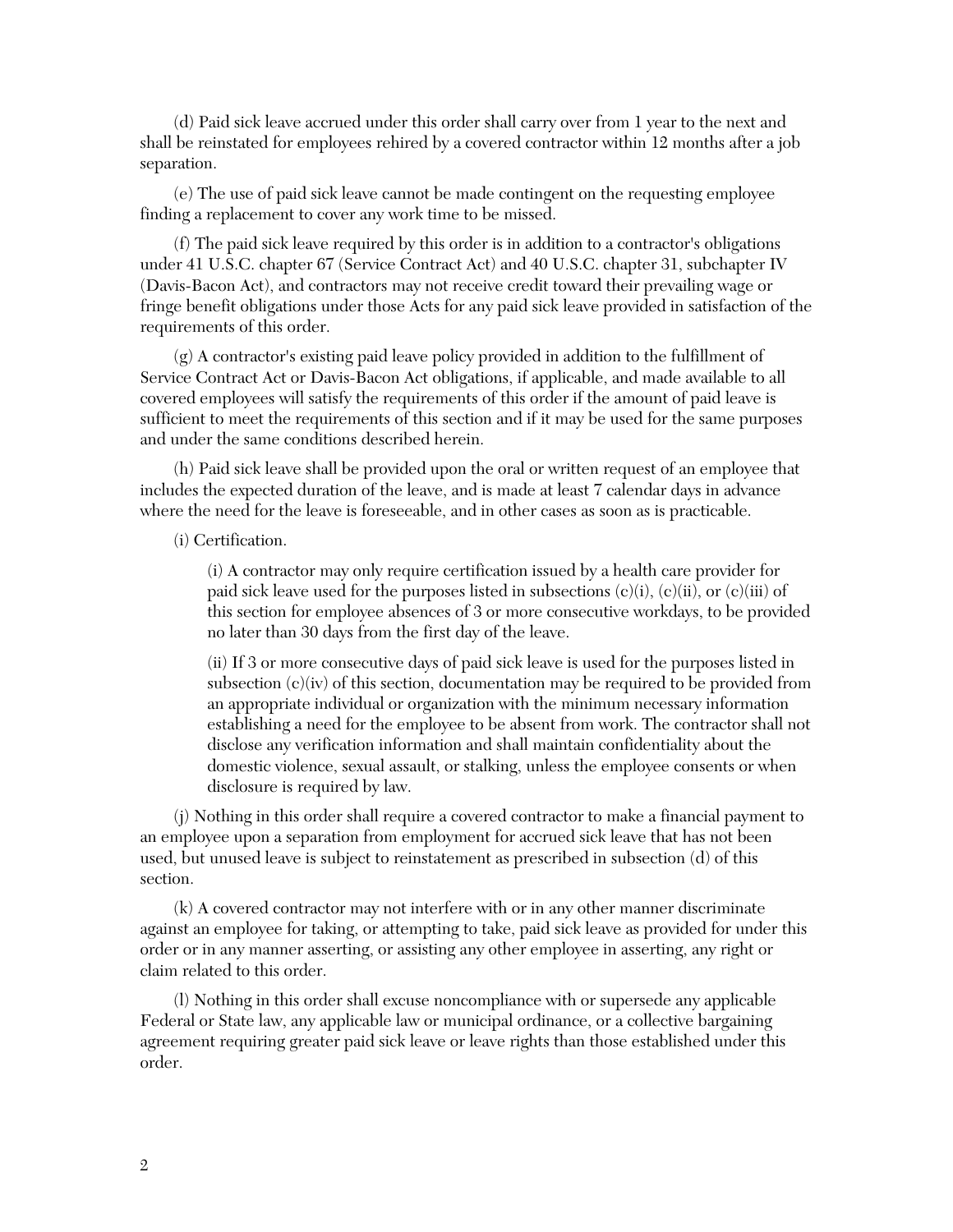*Sec. 3*. *Regulations and Implementation*. (a) The Secretary of Labor (Secretary) shall issue such regulations by September 30, 2016, as are deemed necessary and appropriate to carry out this order, to the extent permitted by law and consistent with the requirements of 40 U.S.C. 121, including providing exclusions from the requirements set forth in this order where appropriate; defining terms used in this order; and requiring contractors to make, keep, and preserve such employee records as the Secretary deems necessary and appropriate for the enforcement of the provisions of this order or the regulations thereunder. To the extent permitted by law, within 60 days of the Secretary issuing such regulations, the Federal Acquisition Regulatory Council shall issue regulations in the Federal Acquisition Regulation to provide for inclusion in Federal procurement solicitations and contracts subject to this order the contract clause described in section 2(a) of this order.

(b) Within 60 days of the Secretary issuing regulations pursuant to subsection (a) of this section, agencies shall take steps, to the extent permitted by law, to exercise any applicable authority to ensure that contracts as described in section  $6(d)(i)(C)$  and  $(D)$  of this order, entered into after January 1, 2017, consistent with the effective date of such agency action, comply with the requirements set forth in section 2 of this order.

(c) Any regulations issued pursuant to this section should, to the extent practicable and consistent with section 7 of this order, incorporate existing definitions, procedures, remedies, and enforcement processes under the Fair Labor Standards Act, 29 U.S.C. 201 *et seq*.; the Service Contract Act; the Davis–Bacon Act; the Family and Medical Leave Act, 29 U.S.C. 2601 *et seq*.; the Violence Against Women Act of 1994, 42 U.S.C. 13925 *et seq*.; and Executive Order 13658 of February 12, 2014, Establishing a Minimum Wage for Contractors.

*Sec. 4*. *Enforcement*. (a) The Secretary shall have the authority for investigating potential violations of and obtaining compliance with this order, including the prohibitions on interference and discrimination in section 2(k) of this order.

(b) This order creates no rights under the Contract Disputes Act, and disputes regarding whether a contractor has provided employees with paid sick leave prescribed by this order, to the extent permitted by law, shall be disposed of only as provided by the Secretary in regulations issued pursuant to this order.

*Sec. 5*. *Severability*. If any provision of this order, or applying such provision to any person or circumstance, is held to be invalid, the remainder of this order and the application of the provisions of such to any person or circumstance shall not be affected thereby.

*Sec. 6*. *General Provisions*. (a) Nothing in this order shall be construed to impair or otherwise affect:

> (i) the authority granted by law to an executive department, agency, or the head thereof; or

(ii) the functions of the Director of the Office of Management and Budget relating to budgetary, administrative, or legislative proposals.

(b) This order shall be implemented consistent with applicable law and subject to the availability of appropriations.

(c) This order is not intended to, and does not, create any right or benefit, substantive or procedural, enforceable at law or in equity by any party against the United States, its departments, agencies, or entities, its officers, employees, or agents, or any other person.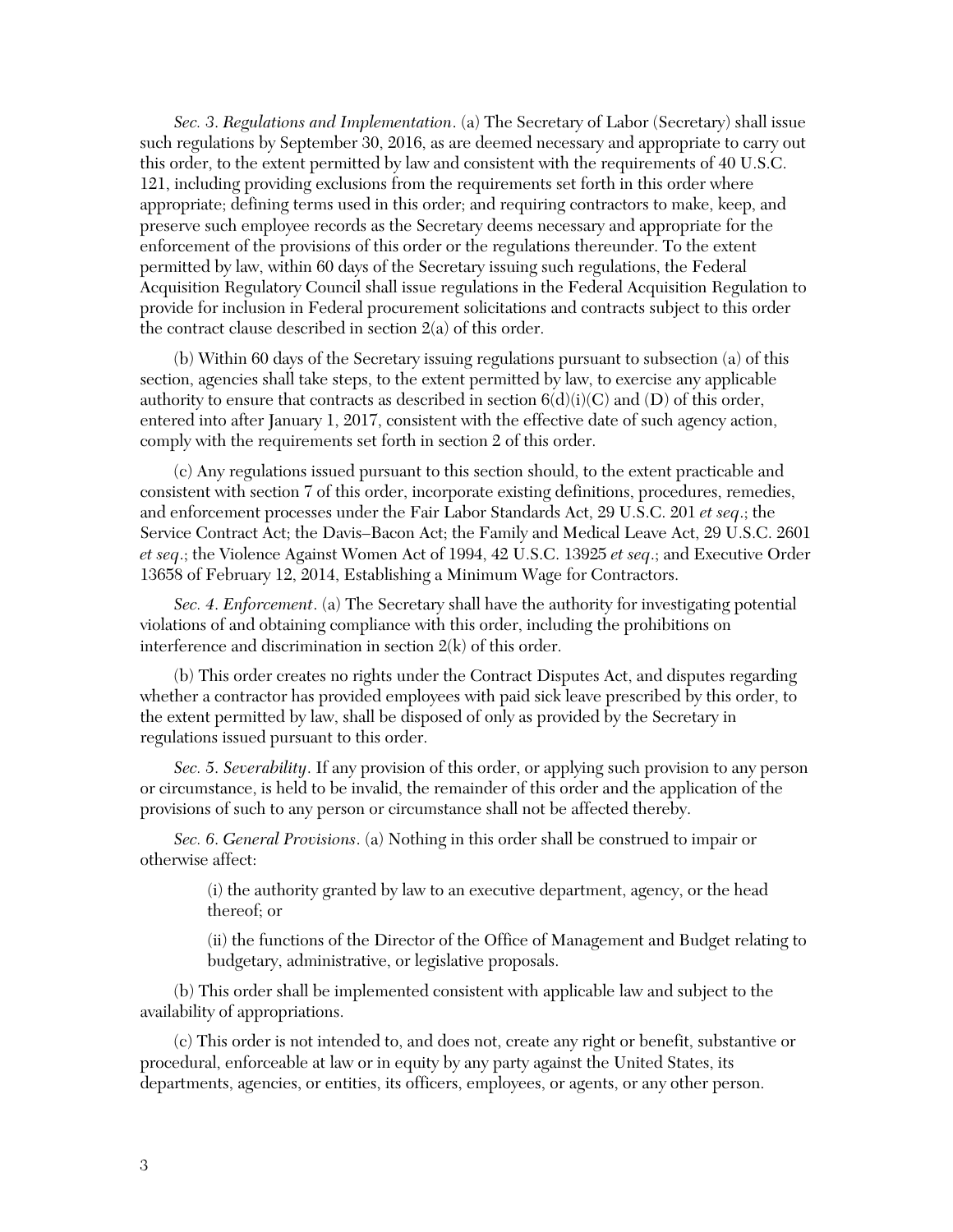(d) This order shall apply only to a new contract or contract-like instrument, as defined by the Secretary in the regulations issued pursuant to section 3(a) of this order, if:

(i) (A) it is a procurement contract for services or construction;

(B) it is a contract or contract-like instrument for services covered by the Service Contract Act;

(C) it is a contract or contract-like instrument for concessions, including any concessions contract excluded by Department of Labor regulations at 29 CFR 4.133(b); or

(D) it is a contract or contract-like instrument entered into with the Federal Government in connection with Federal property or lands and related to offering services for Federal employees, their dependents, or the general public; and

(ii) the wages of employees under such contract or contract-like instrument are governed by the Davis–Bacon Act, the Service Contract Act, or the Fair Labor Standards Act, including employees who qualify for an exemption from its minimum wage and overtime provisions.

(e) For contracts or contract-like instruments covered by the Service Contract Act or the Davis-Bacon Act, this order shall apply only to contracts or contract-like instruments at the thresholds specified in those statutes. For procurement contracts in which employees' wages are governed by the Fair Labor Standards Act, this order shall apply only to contracts or contract-like instruments that exceed the micro-purchase threshold, as defined in 41 U.S.C. 1902(a), unless expressly made subject to this order pursuant to regulations or actions taken under section 3 of this order.

(f) This order shall not apply to grants; contracts and agreements with and grants to Indian Tribes under the Indian Self-Determination and Education Assistance Act (Public Law 93– 638), as amended; or any contracts or contract-like instruments expressly excluded by the regulations issued pursuant to section 3(a) of this order.

(g) Independent agencies are strongly encouraged to comply with the requirements of this order.

*Sec. 7*. *Effective Date*. (a) This order is effective immediately and shall apply to covered contracts where the solicitation for such contract has been issued, or the contract has been awarded outside the solicitation process, on or after:

> (i) January 1, 2017, consistent with the effective date for the action taken by the Federal Acquisition Regulatory Council pursuant to section 3(a) of this order; or

(ii) January 1, 2017, for contracts where an agency action is taken pursuant to section 3(b) of this order, consistent with the effective date for such action.

(b) This order shall not apply to contracts or contract-like instruments that are awarded, or entered into pursuant to solicitations issued, on or before the effective date for the relevant action taken pursuant to section 3 of this order.

## BARACK OBAMA

The White House, September 7, 2015.